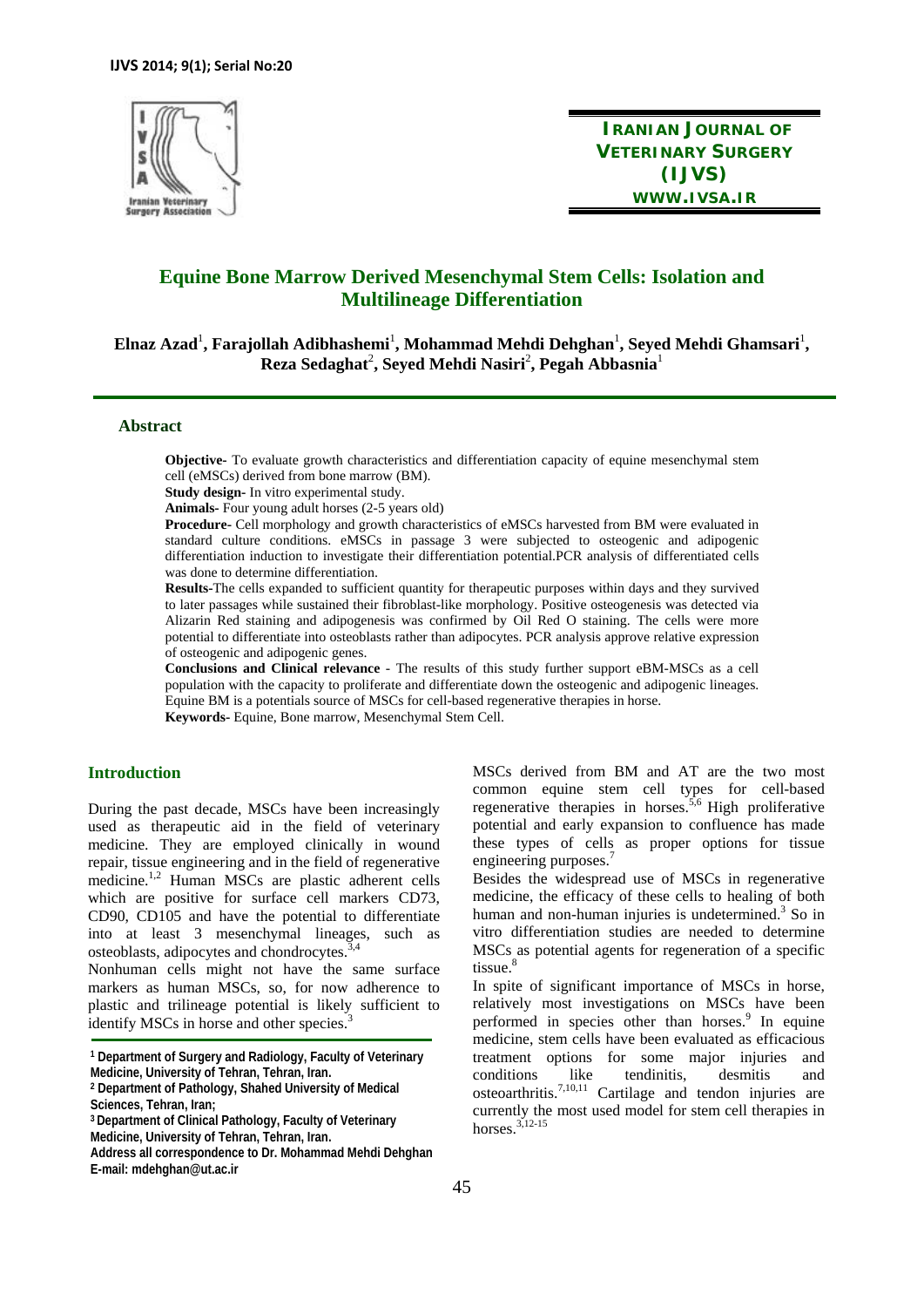The objective of this study was to document the in vitro expansion and differentiation characteristics of equine BM-MSCs. This study was designed to evaluate osteogenic and adipogenic differentiation potential of BM-eMSCs but not chondrogenic differentiation, this is because "it is clear that typical mesodermal differentiation can be induced to form adipocye and osteocyte".<sup>16</sup>

## **Materials and Methods**

#### *Animals*

BM aspirates were collected from sternabrae of 4 horses (2-5 years old). The bone marrow collection was approved by the Institutional Animal Care and Use Committee of the University of Tehran.

#### *Bone marrow harvest*

Collection and isolation of eMSCs were performed by use of a modification of published protocols.<sup>7,17</sup>

For collection, horses were moved to standing stocks and sedated. A 10cm band overlying the sternum was clipped and scrubbed. The sternum is examined ultrasonographically to identify the three most caudal sternebrae by the appearance of their intersternebral spaces (Fig1). The most caudal one is avoided as it is thinner and there is high risk of penetrating into the deeper surface. The position of these intersternebral spaces is marked on the adjacent hair with a marker pen. The area over the sternum was aseptically prepared and local anesthesia (2% Lidocaine with Adrenaline, 5ml) was infiltrated into subcutaneous tissue and on ventral surface of sternum at the predicted entry point of aspiration needle. Under aseptic conditions, a small stab incision was made through the skin. Then the biopsy needle (Jamshidi biopsy needle, Medax medical devices, PoggioRusco, Italy, 11G×100MM) was introduced through the skin incision. Two 10ml of bone marrow was collected, using syringes preloaded with heparin (500iu/ml bone marrow aspirated, Fig 2).The BM aspirates were shipped to the University of Tehran, Faculty of Veterinary Medicine, Stem Cells Research Lab.



**Figure 1.** The ultrasonographic appearance of intersternal space between sternebrae 4 and 5.



**Figure 2.** Successful aspiration of bone marrow requires attaching a heparin-loaded syringe to the inserted Jamshidi needle.

#### *Mesenchymal stem cell isolation and culture*

To isolate mononuclear cell fraction (MNCF), each BM aspirate was diluted with equal volumes of Dulbecco modified Eagle medium (DMEM, Gibco,UK). Atotal of 30ml diluted aspirate was loaded on 9ml of ficollhypaque (Lymphopreb, Oslo, Norway), centrifuged at 400g for 25minutes at room temperature and the interphase collected after aspirating and discarding the supernatant. The interphase (MNCF) was washed with 9ml PBS (phosphate buffered saline) and centrifuged at 2200rpm for 8 minutes. The supernatant was discarded and the cells were washed with PBS a second time at 2100rpm for 6 minutes. The cells were plated at a cell density of 100,000/cm² in T25flasks in 5ml DMEM containing fetal bovine serum (FBS, Gibco, UK) and 1% penicillinstreptomycin100x (Sigma-Aldrich, USA). Then, the cultures were incubated at 37°C in a humidifies atmosphere (95%) containing 5% CO2. The culture medium was completely replaced after 2 days in order to remove non-adherent cells. Medium was subsequently changed twice weekly. Once cells reached 80-90% confluence, adherent cells were washed twice in PBS, detached using (0.05% Trypsin/EDTA 1x, Sigma-Aldrich, USA) and replated according to standard cultural technique at 1:3 or 1:4 dilution  $(1<sup>st</sup>$  passage) and at a density of 3000cells/cm². In order to characterize the harvested cells as multipotential cells, multilineage differentiation was inducted (as described in introduction section, chondrogenic differentiation was not performed).

#### *Differentiation*

 In this study, the passage 3 of MSCs were cultivated in 6 well plates to reach confluence for induction of osteogenic and adipogenic differentiation.

#### *Osteogenesis assay*

After 70-80% confluence was achieved in passage 3 of cell cultures, they were exposed to commercially available osteogenesis induction media (Gibco, UK). Cells were incubated at 37°C and 5% CO2 for 3 weeks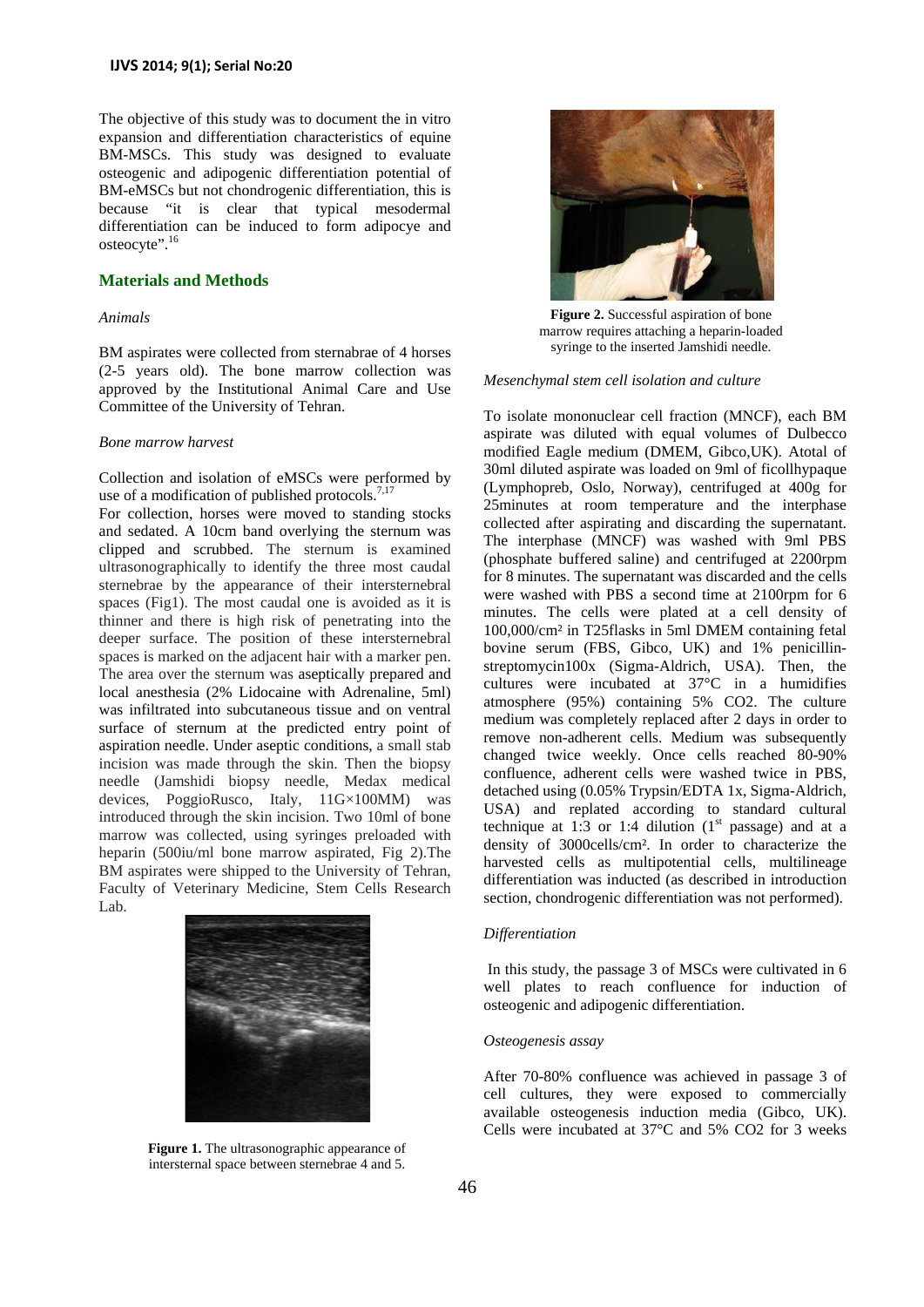with medium changed twice weekly. Cultured cells were subsequently fixed with 70% methanol for 10 min and stained with Alizarin red solution to identify mineralization (calcium deposits in the matrix), which is an indicator of osteogenic differentiation.

#### *Adipogenesis assay*

When passage 3 of cultures reached 100% confluence, adipogenesis induction media was induced in culture using commercially available adipogenesis induction media (Gibco, UK). The cultures were incubated for 10 days at 37°C and 5%CO2. The medium was changed 3 times a week. At the end of the differentiation period, culture were fixed with 4%formalin at room temperature, washed by 70% ethanol and stained by Oil Red O solution to detect lipid vacuoles, suggesting adipogenic potential of our MSCs culture.

#### *RNA collection and PCR analysis*

On day 14, cells were briefly washed with PBS solution, and total RNA was collected and purified from cells that had been induced to differentiate by use of a high pure RNA isolation kit (Roche Diagnostics, Switzerland). The quantity of RNA samples was assessed spectrophotometrically using Nanodrop ND-1000 (Nanodrop Technologies, Wilmington, Delaware, USA). Then 1 µg of extracted RNA was reverse transcribed into cDNA using the BioRT cDNA First Strand Synthesis Kit (Hangzhou Bioer Technology, Japan) according to the manufacture's specifications. Quantitative real-time RT-PCR was performed on a light cycler instrument (Eco™ Real-Time PCR, Illumina, USA), using SYBR Premix Ex Taq technology (TakaraBio, Japan). SYBR Green master mix (10  $\mu$ l), 2  $\mu$ l of cDNA samples, 0.5  $\mu$ l of forward and reverse primers (10 pmol) and 7 µl of nuclease-free water (Qiagen, Hilden, Germany) were mixed in a capillary tube (Roche Diagnostics, Switzerland) ito conduct PCR in a 20µl of reaction volume. Thermal cycling consist of an initial activation step for 30 s at 95\_C, 40 cycles including a denaturation step for 5 s at 95\_C and a combined annealing/extension step for 20 s at 60\_C. Primers were designed through use of equine gene sequences (Appendix; Gen Bank accession Nos. XM\_001502519.3, XM\_003365243.1, XM\_001492430.1 and XM\_001489577 for core binding factor alpha1 (Cbfa1)/runt related transcription factor 2 (Runx2), transcription factor ostreix (Osx), peroxisome proliferator-activated receptor-gamma (PPAR-g) and lipoprotein lipase (LPL), respectively.

In this study equine bone marrow derived MSCs were characterized using recognized molecular markers for "stemness" namely: Cbfa1, Osx (osteogenesis markers), PPAR-g and LPL (adipogenesis markers). The sequences of primers are listed in Table1. The differentiated cells were characterized morphologically and relative expression of osteogenic and adipogenic genes (core

binding for stemness was determined by Quantitative Real Time PCR (QRT-PCR).

#### **Results**

#### *Cell morphology and culture characteristics*

After 3 days in culture, BM-eMSCs observed as 1-10 cell colonies of plastic adherent cells with a fibroblastic appearance (Fig2A). This elongated fusiform cells proliferated homogeneously in monolayer of swirling spindle-shaped cells.

BM derived cells became focally confluent in a requiring trypsinization in 18±3 days (fig 2B). We cultivated BM-MSCs up to passage 7.In the early passages, the BM-MSCs appeared as long, spindle shaped cells. Although the overall appearance of cell culture was not altered substantially during the passages, this morphology changed to a more flattened and elongated cell body (Fig 2C) Due to lack of contact inhibition in confluents cultures cells grew in multiple layers. Cultures at third passage yielded enough cells for our next experiment on equine lower extremity wound healing.

#### *Differentiation*

Cell differentiation of MSCs into adipocytes and osteoblast was observed in the inducted cultures under appropriate conditions.

#### *Osteogenic differentiation*

The first evidences suggesting osteogenic potential of the BM-eMSCs appeared as layered cell clusters surrounded by mineralized matrix in the culture, 4 days after induction of differentiation. By this time of osteogenic induction, the phenotype of cells altered to cubical starshaped cells with sharp extension and they became larger in size. The mineralized culture stained red with Alizarin Red 8 days after induction, indicating the formation of calcium phosphate crystals by osteoblasts (Fig4A). Quantitative PCR analyses of Cbfa1/Runx2 and Osx mRNA expression revealed remarkable expression of these osteogenic marker genes comparing to controls (Fig5A).

These results are very important, since Runx2 and Osx transcriptional activities are essential for osteogenesis and consequent bone formation.<sup>18</sup>

### *Adipogenic differentiation*

The first signs of adipogenic differentiation became apparent as lipid vacuoles in the differentiating cells 7days after induction of differentiation. By day 12 this droplets became more numerous and larger and stained red with Oil-Red-O staining (Fig4B).

QRT-PCR analysis indicated that the mRNA of adipocyte-specific genes including LPL, PPAR-gamma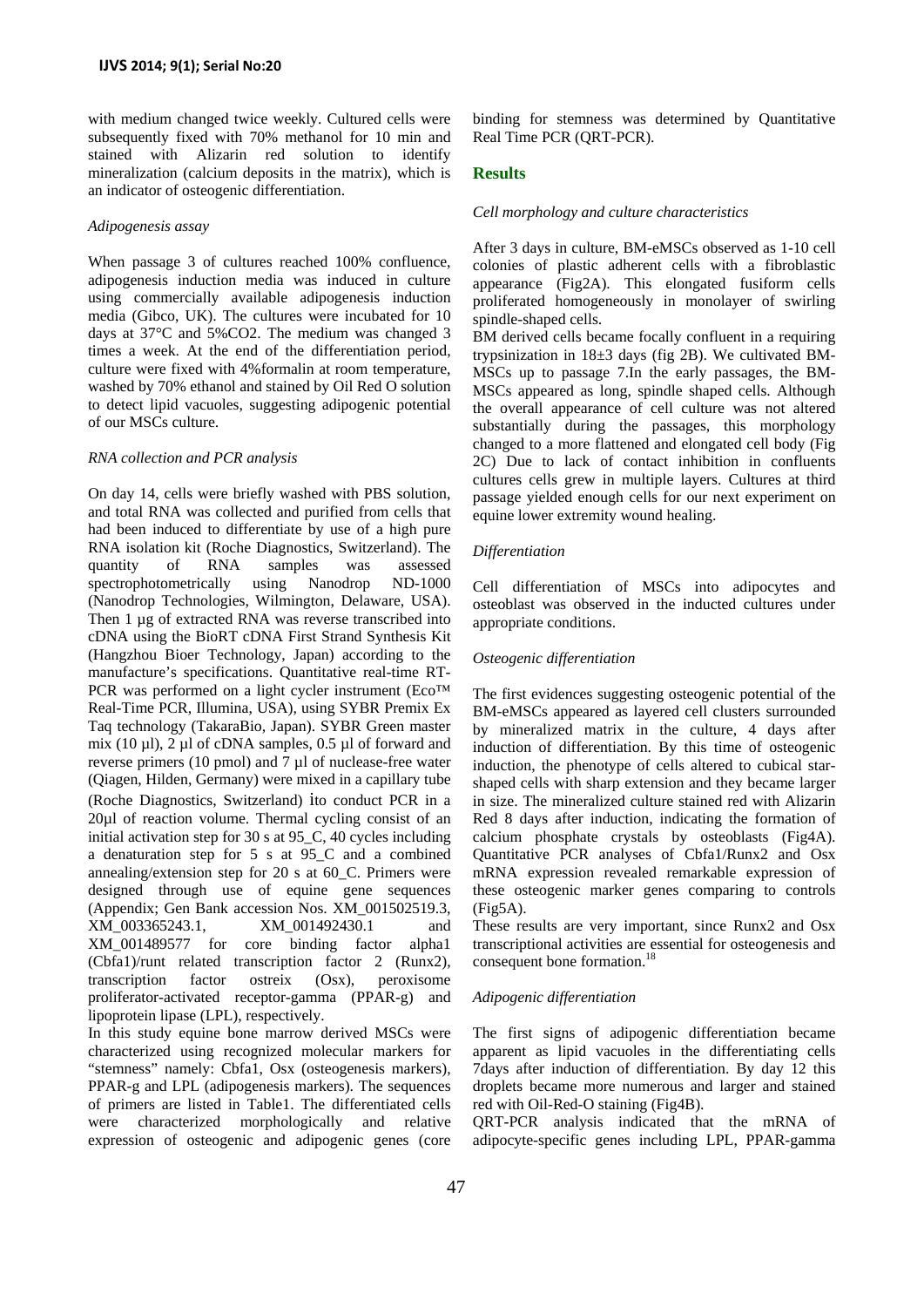were largely produced in adipogenic culture comparing to control ones (Fig5B). PPAR is key regulator of adipocyte differentiation and lipid storage and expression of LPL gene is essential for lipid mobilization and storage in

adipose tissue so expression of these marker genes suggests a promising adipogenesis.<sup>19, 20</sup>

| Equus caballus | <b>Accession number</b>          | <b>Forward &amp; Reverse primers</b>                           |          | Amplicon |
|----------------|----------------------------------|----------------------------------------------------------------|----------|----------|
| $PPAR-g$       | XM 001492430.1                   | F: 5'-TAGCTCCCATCGCTTAGGTT-3'<br>R: 5'-CCAAAATGGCATCTCCGTGT-3' | 20<br>20 | 126      |
| LPL            | XM 001489577                     | F: 5'-CGAGCGCTCCATTCATCTCT-3'<br>R: 5'-CAGGCAGAGCCCTTTCTCAA-3' | 20<br>20 | 106      |
| Chfa1(Runx2)   | XM 001502519.3                   | F: 5'-GCGCATTCCTCATCCCAGTA-3'<br>R: 5'-GGCTCAGGTAGGAGGGGTAA-3' | 20<br>20 | 176      |
| $\bf O$ sx     | XM 003365243.1<br>XM 001494930.3 | F: 5'-CTCCCCACCTCCTGCAAC-3'<br>R: 5'-TCCACCACTGCCCTCCAAC-3'    | 18<br>19 | 101      |
| <b>GAPDH</b>   | NM 001163856.1                   | F: 5'-CCCACTCTTCCACCTTCGAT-3'<br>R: 5'-CTCCTTCTCTTGCTGGGTGA-3' | 20<br>20 | 179      |

|  |  |  |  |  |  |  | <b>Table 1.</b> Primers used for real-time PCR quantification |
|--|--|--|--|--|--|--|---------------------------------------------------------------|
|--|--|--|--|--|--|--|---------------------------------------------------------------|





**Figure 3.** Morphology of Equine BM-MSCs at the beginning of the culture and at confluence (A) Plastic adherent cells appeared with elongated fibroblastic morphology (magnification 40x) ;(B) The cells became confluent after 18±3 days in culture (magnification20x).



**Figure 4.** Cell differentiation of Equine BM-MSCs into adipocytes and osteoblasts. (A) Osteogenesis, 8 days after induction to osteogenesis, cell clusters and mineralised matrix that stained positive by alizarin red staining were detected; (B) Adipogenesis, 14 days after induction of differentiation, numerous lipid droplets (stained in red with Oil Red O staining) became apparent as cytoplasmic accumulations.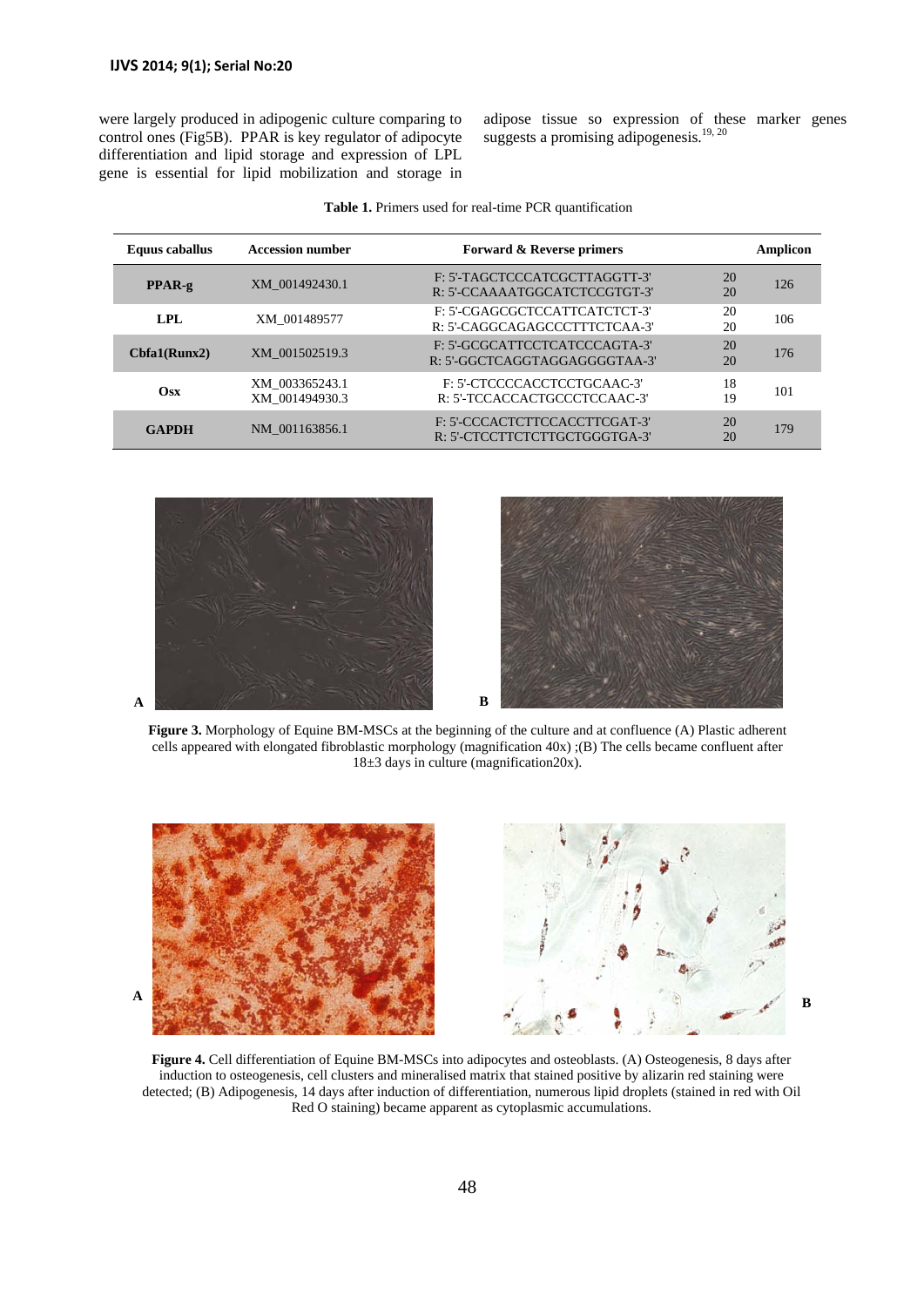

**Figure 5-** Fold change expression of osteogenic and adipogenic genes.(A) Fold change expression of osteogenic genes (Osx and Cbfa1/Runx2); (B) Fold change expression of adipogenic genes (PPAR and LPL).

## **Discussion**

MSCs can be harvested from several tissues such as BM,<sup>7,</sup>  $21-24$  AT,<sup>25</sup> peripheral blood<sup>23</sup> and umbilical cord blood<sup>15</sup> in horse.

BM-MSCs and AT-MSCs are the 2 most common equine stem cell types used for cell therapies in horse.<sup>5, 26</sup> Technically, harvesting MSCs from BM and AT is easy but the technique employed for acquisition of MSCs from adipose tissue is more invasive due to standing surgical position of the animal and is riskier due to donor site morbidity.<sup>24, 26</sup>

Additionally, the harvest of MSCs is more cosmetically acceptable and the initial isolation process is less complicated compared with that of AT-MSCs.<sup>25</sup> Yield of MSCs from BM is lower when compared to AT, but their chondrogenic and osteogenic differentiation capacity is superior to AT-MSCs and they are investigated more in MSCs studies.<sup>5, 6, 25, 27</sup> Moreover, isolation of BM-MSCs is faster than AT-MSCs and in terms of purity, isolation from bone marrow yields more pure population cells in contrast to that of adipose tissue which is contaminated by fibroblasts and adipocytes.<sup>24</sup>

The focus of this study was to characterize BM-eMSCs based on adherence to plastic flasks, growth characteristics and osteogenic and adipogenic differentiation potential.

In this study, polystyrene adherent cells from bone marrow cultivated in standard media containing 15%FBS which is the least concentration with the highest mitogenic effect.<sup>28</sup> BM-eMSCs appeared as large elongated fibroblast like cells and divided like bone marrow stromal cells and tissue-specific cells from other species. $29, 30$ 

Bone marrow-derived stem cells have the capacity to proliferate even in high passages[31]. In the present study, the undifferentiated cells which were passaged 7 times maintained their overall morphological and growth characteristics. This finding was similar to that of previous studies.<sup>7, 24</sup> There was some inconsistency with the results of recent study on equine AT-MSCs which revealed morphological change of cells at later passages and detachment of them from plastic flasks at passage 5 to passage  $6<sup>4</sup>$ 

According to previous investigations, the equine BMderived MSCs were more capable of osteogenic differentiation than were adipose-derived cells and they produced more mineral in the culture treated with induction media comparing to untreated cells.<sup>23, 25, 32</sup>

In this study, morphological changes suggesting osteogenic differentiation was detected after 4days in the inducted culture. This finding was comparable to results of a study conducted by<sup>7</sup> who revealed that oseogenic differentiation of BM-MSCs occurred after 3-4 days.

However, two other studies have reported that time period required to achieve osteogenic differentiation of BMeMSCsis 2or 3 weeks respectively.<sup>18, 28</sup>

In terms of adipogenic differentiation, elongated confluent fibroblastic cells started to change to ovalshaped cells containing large lipid vacuoles after 7days of exposure to induction medium which was in accordance with the findings of Baghban Eslaminejad.<sup>28</sup> BMeMSCsshowed adipogenic potential 10 days after exposure to induction medium as described by Koch.<sup>3</sup>

The use of rabbit serum has been confirmed to enhance<br>adipogenesis in BM-MSCS in  $\text{man}^{33-35}$  and adipogenesis in BM-MSCS in man<sup>33-35</sup> and rodents.<sup>33</sup>There is some reports describing that BMeMSCs show lower adipogenic differentiation capacity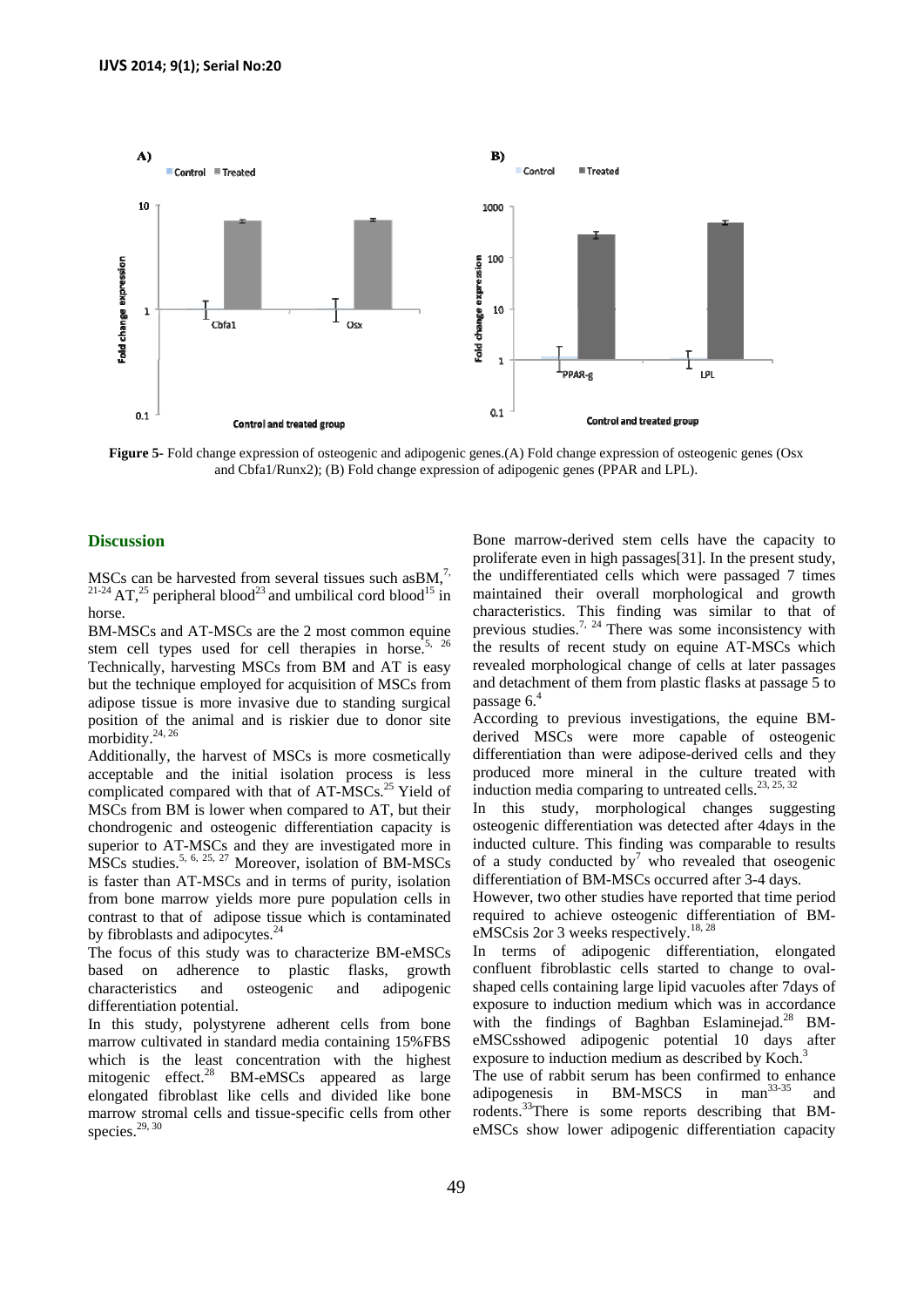than AT-MSCs. They also found adding 5% rabbit serum as a requirement for successful adipogenesis of equine BM-MSCs.<sup>7, 25</sup> Another study reported that addition of 15% rabbit serum to adipogenic induction medium has successfully induced adipogenesis of equine BM-MSCs.<sup>26</sup> According to Koch<sup>3</sup> " it appears that a concentration of 5% rabbit serum may be optimal in order to balance enhanced induction against increased cell detachment with higher serum concentrations".

However, similar to results of two other studies<sup>21,22</sup> adipogenic differentiation of BM-MSCs has been achieved without addition of rabbit serum in our study.

MSC frequency is directly related to age of the donor<sup>7</sup>, so all of the equine donors we used were young animals for which a higher MSC frequency would be expected.

Currently, several research groups worldwide are investigating BM-MSCs as promising candidates for treatment of traumatic ligament and tendon injuries in the horse.<sup>14, 36</sup>

Despite the importance of managing lower extremity wounds in horses, the efficacy of MSC therapy for treatments of chronic non healing wounds of lower limb has not been studies in equine species.

Based on promising results of these experiments in other species $37-40$ , we would like to propose MSCs as potential

### **References**

- 1. Stevens M, Stem cells in regenerative medicine. *The Pharmaceutical Journal* 2005; 275: 695-69.
- 2. Mimeault M, and Batra SK, Concise Review: Recent Advances on the Significance of Stem Cells in Tissue Regeneration and Cancer Therapies. *Stem cells*, 2006; 24(11):2319-2345.
- 3. Koch TG, Evaluation of equine cord blood multipotent mesenchymal stromal cells (published PhD dissertation), 2008; University of Guelph, Canada.
- 4. Braun J, Hack A, Weis-Klemm M, et al. Evaluation of the osteogenic and chondrogenic differentiation capacities of equine adipose tissue-derived mesenchymal stem cells. *Am J Vet Res* 2010; 71(10): 1228-1236.
- 5. Vidal MA, Robinson SO, Lopez MJ, et al. Comparison of Chondrogenic Potential in Equine Mesenchymal Stromal Cells Derived from Adipose Tissue and Bone Marrow*. Vet Surg* 2008; 37(8):713-724.
- 6. Colleoni S, Bottani E, Tessaro I, et al. Isolation, growth and differentiation of equine mesenchymal stem cells: effect of donor, source, amount of tissue and supplementation with basic fibroblast growth factor. *Vet Res Commun* 2009; 33(8): 811.
- 7. Vidal MA, Kilroy GE, Johnson JR, et al. Cell Growth Characteristics and Differentiation Frequency of Adherent Equine Bone Marrow–Derived Mesenchymal Stromal Cells: Adipogenic and Osteogenic Capacity. *Vet Surg* 2006; 35(7):601-610.
- Rubin LL, Stem Cells and Drug Discovery: The Beginning of a New Era? *Cell* 2008;132(4): 549-552.
- 9. Pittenger MF, Mackay AM, Beck SC, et al. Multilineage potential of adult human mesenchymal stem cells. *Science* 1999. 284:143-147.

treatments for wound healing in our successive experiment.

These data will be the basis of future efforts to standardize the isolation, expansion, differentiation and transplantation of equine Mesenchymal stem cells in clinical practice.

## **Acknowledgments**

The authors would like to thank Saeed Farzad Mohajeri for helping in preparation of the manuscript.

#### **List of Abbreviations**

BM: Bone marrow MSCs: Mesenchymal stem cells AT: Adipose tissue BM-MSCs: Bone marrow derived MSCs AT-MSCs: Adipose tissue derived MSCs eMSCs: Equine mesenchymal stem cells BM-eMSCs: Bone marrow derived equine MSCs

- 10. Schnabel LV, Lynch ME, van der Meulen MCH, et al. Mesenchymal stem cells and insulin-like growth factor-I gene-enhanced mesenchymal stem cells improve structural aspects of healing in equine flexor digitorum superficialis tendons. *J Orthopaed Res* 2009; 27(10): 1392-1398.
- 11. Smith RKW, Korda M, Blunn GW, et al. Isolation and implantation of autologous equine mesenchymal stem cells from bone marrow into the superficial digital flexor tendon as a potential novel treatment. *Equine Vet J* 2003; 35(1): 99-102.
- 12. Crovace A, Lacitignola L, Rossi G, et al. Histological and immunohistochemical evaluation of autologous cultured bone marrow mesenchymal stem cells and bone marrow mononucleated cells in collagenase-induced tendinitis of equine superficial digital flexor tendon. *Vet med internatiol*, 2010; 2010:250978-10.
- 13. Pacini S, Spinabella S, Trombi L, et al. Suspension of bone marrow-derived undifferentiated mesenchymal stromal cells for repair of superficial digital flexor tendon in race horses. *Tissue eng* 2007;13(12):2949-2955.
- 14. Wilke MM, Nydam DV, Nixon AJ, et al. Enhanced early chondrogenesis in articular defects following arthroscopic mesenchymal stem cell implantation in an equine model. *J Orthopaed Res* 2007;25(7):913-925.
- 15. Koch TG and Betts DH, Stem cell therapy for joint problems using the horse as a clinically relevant animal model. *Expert Opinion on Biological Therapy* 2007;7(11): 1621-1626.
- 16. Sung HJ, Hong SC, Yoo JH, et al. Stemness Evaluation of Mesenchymal Stem Cells from Placentas According to Developmental Stage: Comparison to Those from Adult Bone Marrow. *J Korean Med Sci* 2010; 25(10):1418-1426.
- 17. Toupadakis CA, Wong A, Genetos DC, et al. Comparison of the osteogenic potential of equine mesenchymal stem cells from bone marrow, adipose tissue, umbilical cord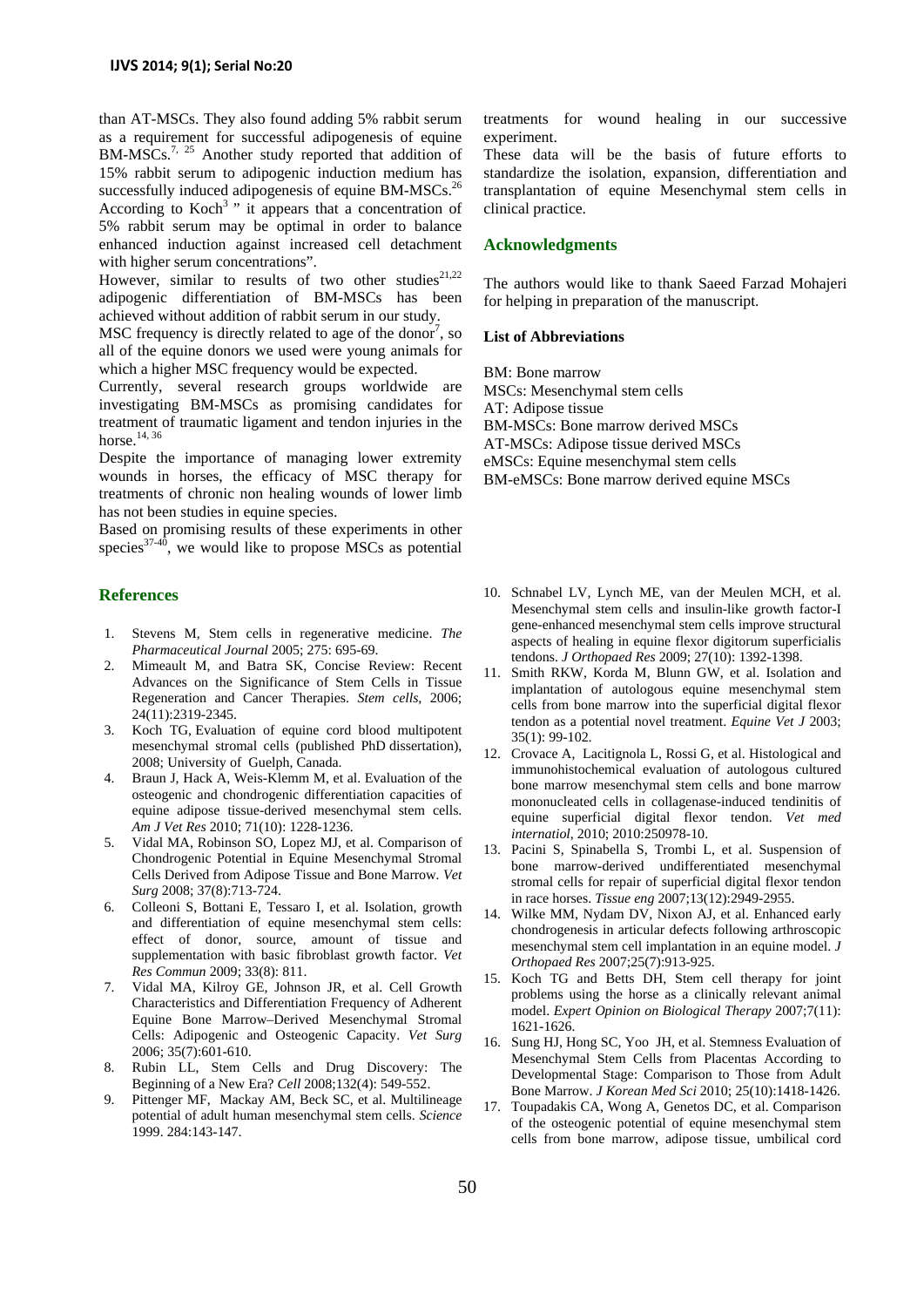blood, and umbilical cord tissue. *Am J Vet Res* 2010; 71(10):1237-1245.

- 18. Andrietti P, Antonella, Comprative Osteogenesis of Equine Mesenchymal Stem Cells Isolated from Bone Marrow, Adipose tissue and Synovium, in Veterinary Clinical Medicine, *MS thesis* 2012, University of Illinois: Urbana-Champaign.
- 19. Yu S, Matsusue K, Kashireddy P, et al. Adipocyte-specific gene expression and adipogenic steatosis in the mouse liver due to peroxisome proliferator-activated receptor gamma1 (PPARgamma1) overexpression. *J Biol Chem* 2003; 278(1):498-505.
- 20. Gregoire FM, Smas CM, and Sul HS, Understanding adipocyte differentiation. *Physiol Rev* 1998; 78(3):783- 809.
- 21. Fortier, LA, Nixon, AJ, Williams J. et al. Isolation and chondrocytic differentiation of equine bone marrowderived mesenchymal stem cells. *Am J vet Res* 1998;59:1182-1187.
- 22. Arnhold, SJ, Goletz I, Klein H, et al. Isolation and characterization of bone marrow–derived equine mesenchymal stem cells. *Am J Vet Res* 2007; 68(10):1095- 1105.
- 23. Koerner J, Nesic D, Romero JD, et al. Equine Peripheral Blood-Derived Progenitors in Comparison to Bone Marrow-Derived Mesenchymal Stem Cells. *Stem cells* 2006;24(6):1613-1619.
- 24. Violini S, Ramelli P, Pisani LF, et al. Horse bone marrow mesenchymal stem cells express embryo stem cell markers and show the ability for tenogenic differentiation by in vitro exposure to BMP-12. *BMC cell biol* 2009; 10(1):29- 29.
- 25. Vidal MA, Kilroy GE, Lopez MJ, et al. Characterization of Equine Adipose Tissue‐Derived Stromal Cells: Adipogenic and Osteogenic Capacity and Comparison with Bone Marrow‐Derived Mesenchymal Stromal Cells. *Vet Surg* 2007;36(7):613-622.
- 26. Bourzac C, Smith LC, Vincent P, et al. Isolation of equine bone marrow-derived mesenchymal stem cells: a comparison between three protocols. *Equine Vet J* 2010;42(6):519-527.
- 27. Kisiday JD, Kopesky PW, Evans CH, et al. Evaluation of adult equine bone marrow- and adipose-derived progenitor cell chondrogenesis in hydrogel cultures. *J Orthopaed Res* 2008; 26(3):322-331.
- 28. Baghaban Eslaminejad MR, Taghiyar L, Dehghan MM, et al. Equine marrow-derived mesenchymal stem cells: isolation, differentiation and culture optimization. *Iran J Vet Res* 2009; 10(1):1-11.
- 29. Kadiyala S, Young RG, Thiede MA, et al. Culture expanded canine mesenchymal stem cells possess osteochondrogenic potential in vivo and in vitro. *Cell Transplant* 1997(6):125-134.
- 30. Izadpanah R, Joswig T, Tsien F, et al. Characterization of multipotent mesenchymal stem cells from the bone marrow of rhesus macaques. *Stem Cells Dev* 2005(14):440-451.
- 31. Lee K, Majumdar MK, Buyaner D, et al. Human Mesenchymal Stem Cells Maintain Transgene Expression during Expansion and Differentiation *Mol Ther* 2001; 3(6):857-866.
- 32. Ahern BJ, Schaer TP, Terkhorn SP, et al. Evaluation of equine peripheral blood apheresis product, bone marrow, and adipose tissue as sources of mesenchymal stem cells and their differentation potential. *Am J Vet Res* 2011; 72(1):127-133.
- 33. Diascro DD, Vogel RL, Johnson TE, et al. High Fatty Acid Content in Rabbit Serum Is Responsible for the Differentiation of Osteoblasts Into Adipocyte-like Cells. *J Bone Miner Res* 1998; 13(1): 96-106.
- 34. Houghton A, Oyajobi BO, Foster GA, et al. Immortalization of Human Marrow Stromal Cells by Retroviral Transduction With a Temperature Sensitive Oncogene: Identification of Bipotential Precursor Cells Capable of Directed Differentiation to Either an Osteoblast or Adipocyte Phenotype. *Bone* 1998; 22(1):7- 16.
- 35. Janderova L, McNeil M, Murrell AN, et al. Human Mesenchymal Stem Cells as an in Vitro Model for Human Adipogenesis. *Obesity* 2003; 11(1):65-74.
- 36. Smith RKW and Webbon PM, Harnessing the stem cell for the treatment of tendon injuries: heralding a new dawn? *Brit J Sport Med* 2005; 39(9): 582-584.
- 37. Nakagawa H, Akita S, Fukui M, et al. Human mesenchymal stem cells successfully improve skinsubstitute wound healing. *Brit J Dermatol* 2005; 153(1):29-36.
- 38. Sasaki M, Abe R, Fujita Y, et al. Mesenchymal Stem Cells Are Recruited into Wounded Skin and Contribute to Wound Repair by Transdifferentiation into Multiple Skin Cell Type. *The J Immunol* 2008;180(4):2581-2587.
- 39. Li H, Fu X, Ouyang Y, et al. Adult bone-marrow-derived mesenchymal stem cells contribute to wound healing of skin appendages. *Cell Tissue Res* 2006; 326(3):725-736.
- 40. Wu Y, Chen L, Scot PG, et al. Mesenchymal Stem Cells Enhance Wound Healing Through Differentiation and Angiogenesis. *Stem cells* 2007; 25(10):2648-2659.